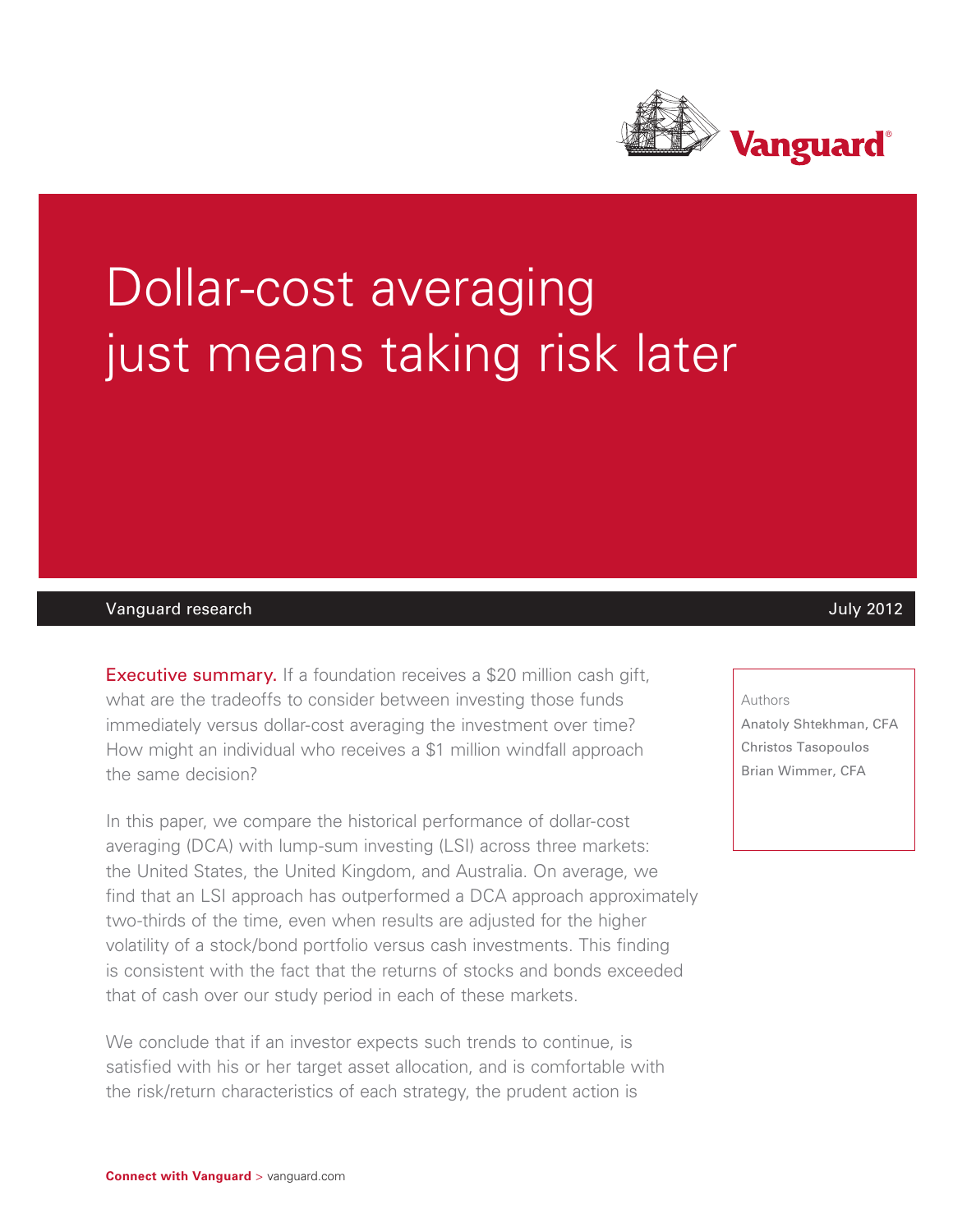investing the lump sum immediately to gain exposure to the markets as soon as possible. But if the investor is primarily concerned with minimizing downside risk and potential feelings of regret (resulting from lump-sum investing immediately before a market downturn), then DCA may be of use. Of course, any emotionally based concerns should be weighed carefully against both (1) the lower expected long-run returns of cash compared with stocks and bonds, and (2) the fact that delaying investment is itself a form of market-timing, something few investors succeed at.

#### How the analysis is structured

Our case study uses monthly stock and bond returns in the United States, United Kingdom, and Australia to evaluate the historical performance of each strategy. For LSI, we assume that US\$1,000,000 (or £1,000,000 in the United Kingdom and A\$1,000,000 in Australia) is immediately invested into a stock/ bond portfolio and then held for 10 years. For DCA, we assume that the same sum starts in a portfolio of cash investments and is then transferred in equal increments into a stock/bond portfolio over a period of 6, 12, 18, 24, 30, or 36 months (with 12 months being our baseline scenario in most examples and exhibits). Once the DCA investment period is complete, the DCA and LSI portfolios have identical asset allocations, and both remain invested through the end of year 10.



We then compare the ending portfolio values from each strategy to determine how each performed during the 10-year period. We repeat the comparison over rolling periods; i.e., the first comparison for U.S. markets covers the 10 years from January 1926 through December 1935, the second covers February 1926 through January 1936, and so on until we reach the 10 years through December 2011. We do the same for the relevant time periods in the United Kingdom and Australia.

In addition, we repeat the analysis for various stock/bond allocations ranging from 100% equities to 100% bonds, and for various holding periods ranging from 1 to 30 years. Ultimately, we calculate the probability and size of greater wealth accumulation in one strategy versus the other, as well as the risk-adjusted returns for each strategy during the initial DCA period. (See page 7 for more information about our methodology and a list of the benchmarks used in each market.)

*Notes on risk: All investments are subject to risk. Past performance is no guarantee of future returns. The performance of an index is not an exact representation of any particular investment, as you cannot invest directly in an index. Dollar-cost averaging does not guarantee that your investments will make a profit, nor does it protect you against losses when stock or bond prices are falling. There is no guarantee that any particular asset allocation or mix of funds will meet your investment objectives or provide you with a given level of income.*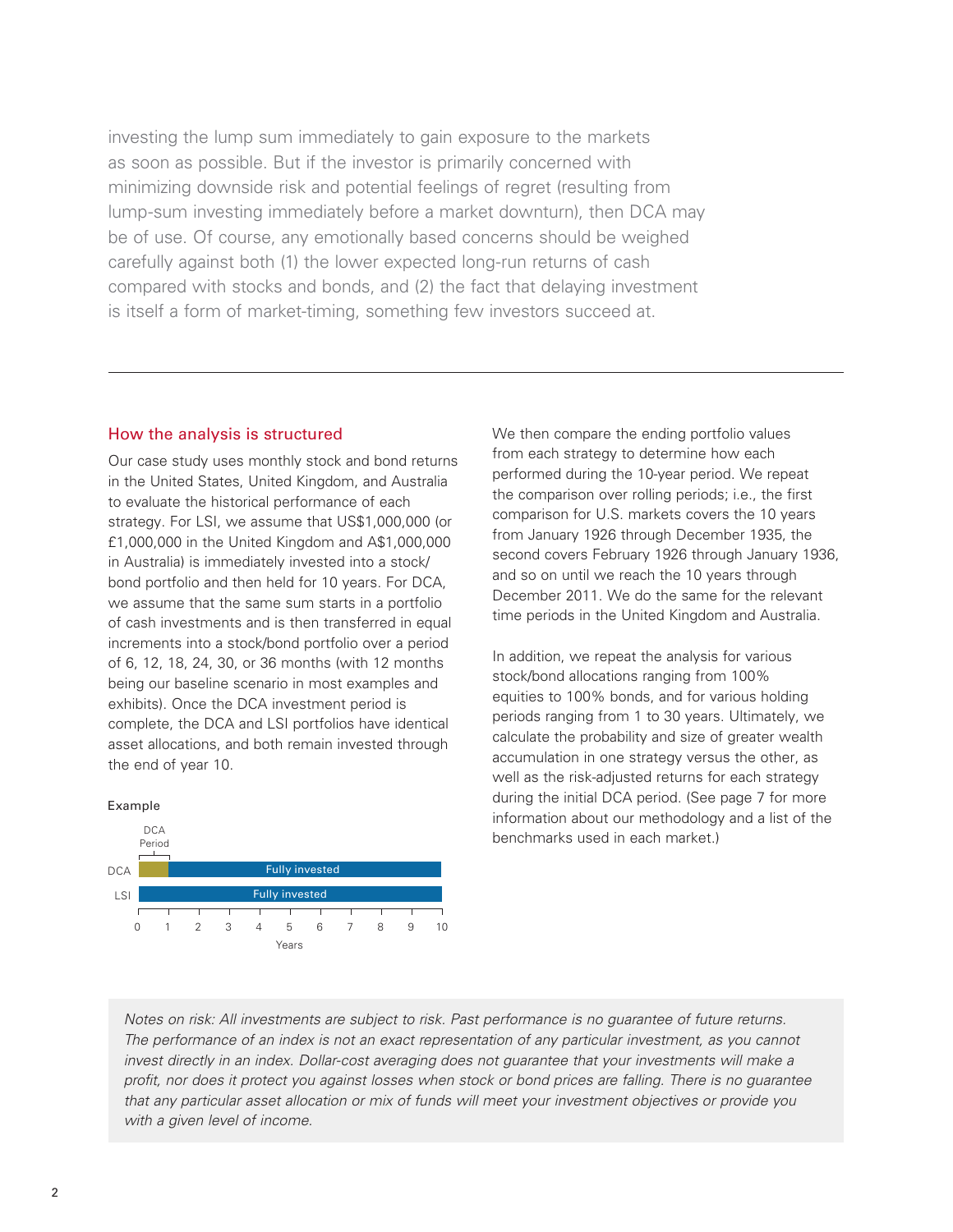## Summarizing the historical outperformance of LSI versus DCA

Figure 1 displays the historical probability of outperformance for LSI versus DCA when the assets are invested into a 60% equity/40% bond portfolio in the local market. Despite the use of different international markets and time periods, our results are strikingly similar across the United States, United Kingdom, and Australia.

As we would expect, LSI led to higher portfolio values in approximately two-thirds of the periods analyzed, since the average returns of stocks and bonds exceeded that of cash over the full span in each market. These positive returns are responsible for the relative success of LSI over DCA. This is really quite intuitive—if markets are going up, it's better to put your money to work right away to take full advantage of the market growth. We found that any factors unrelated to market trends had a minimal impact on the results.

#### How the DCA period length affects the results

LSI outperformed DCA in a greater proportion of historical time periods regardless of the DCA period length. As noted earlier, in addition to the 12-month DCA shown in Figure 1, we calculated outcomes for 6-, 18-, 24-, 30-, and 36-month DCA investment periods, again using the rolling 10-year time frames in each market. In general, as the DCA period lengthened, the probability of higher portfolio values for LSI also increased. In the United States, for example, LSI outperformed 36-month DCA in approximately 90% of the 10-year spans.

As illustrated in Figure 2, on page 4, we found that LSI portfolios tended to record higher returns than DCA portfolios even when the strategic asset allocations were either 100% equities or 100% fixed income. Again, this result is consistent with the higher average returns of stocks and bonds over cash instruments during our historical sample period.



Figure 1. Relative historical probability of outperformance using 12-month DCA and a 60% stock/40% bond portfolio

*Based on rolling 10-year periods in each market*









Note: Each portfolio consists of a 60% allocation to the local equity market and a 40% allocation to the local bond market.

Source: Vanguard calculations based on benchmark data. See page 7 for a list of the benchmarks used.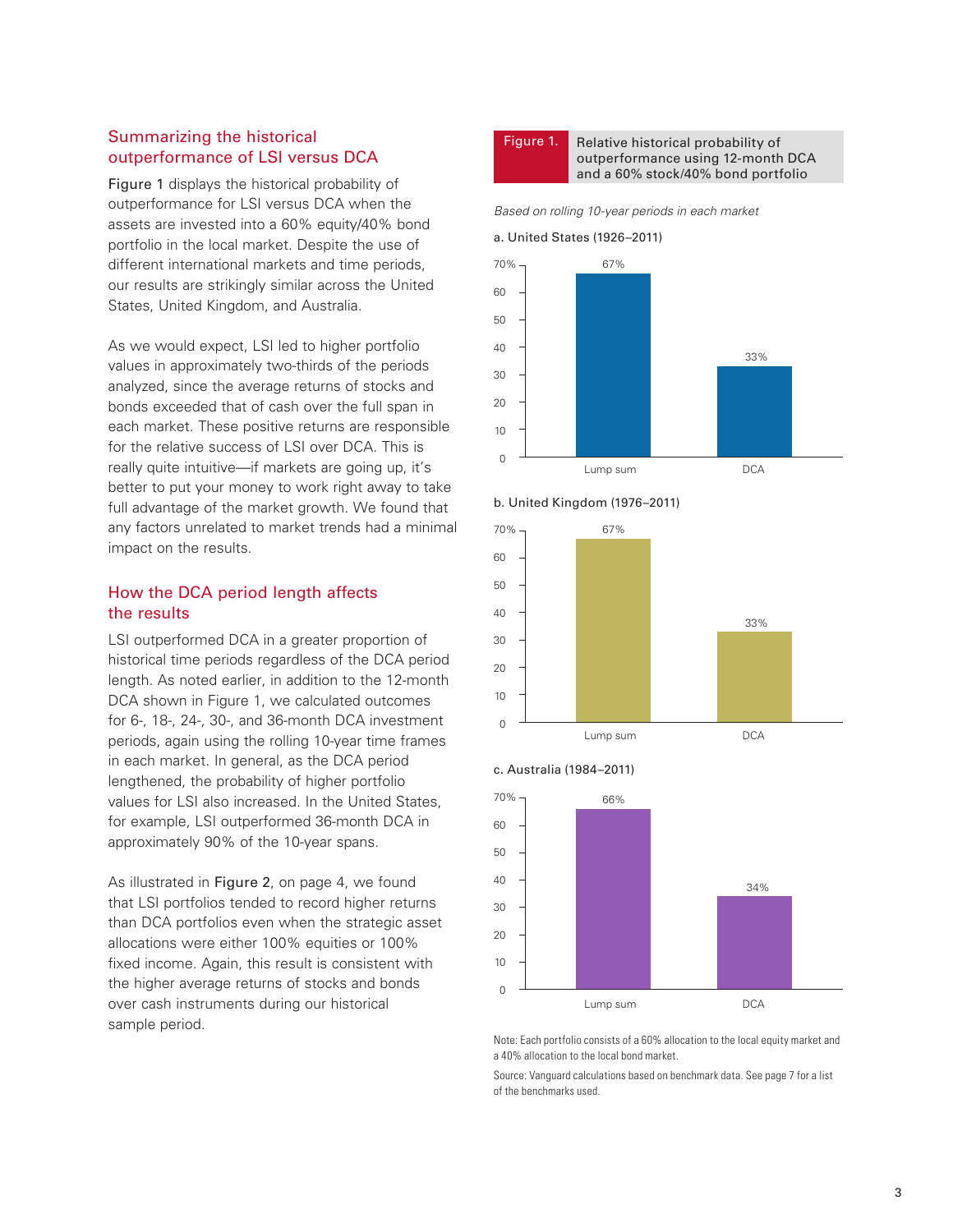#### DCA in the context of our research

To some readers, our research may seem to discount the benefits of dollar-cost averaging often cited in popular financial commentary. Such articles tend to recommend DCA largely on the ground that investing a consistent dollar amount at regular intervals allows investors to diversify the prices they pay for a security, buying more shares when prices are low and fewer when prices are high.

This is true, but there is a notable distinction between DCA as commonly discussed and as a subject for the research covered in this paper. Most popular commentary addresses DCA in

terms of consistent investments made using current income—i.e., an employee transferring a portion of each paycheck into a retirement account. In that case, investable cash becomes available only in relatively small amounts over time, which makes DCA a prudent way to invest (and really the only sound alternative to accumulating that money in cash and then actively trying to time the market at some later point).

Our research, in contrast, focuses on the strategies for investing an immediately available large sum of money. Here, the average performance results have favored lump-sum investing.

|  | Figure 2. Relative historical probability of outperformance for LSI versus 12-month DCA at varying allocations |  |
|--|----------------------------------------------------------------------------------------------------------------|--|
|--|----------------------------------------------------------------------------------------------------------------|--|

|                      |          | <b>United States</b><br>$(1926 - 2011)$ |          | United Kingdom<br>$(1976 - 2011)$ |          | Australia<br>$(1984 - 2011)$ |  |
|----------------------|----------|-----------------------------------------|----------|-----------------------------------|----------|------------------------------|--|
|                      | Lump sum | <b>DCA</b>                              | Lump sum | <b>DCA</b>                        | Lump sum | <b>DCA</b>                   |  |
| 100% equity          | 66%      | 34%                                     | 68%      | 32%                               | 62%      | 38%                          |  |
| 60% equity/40% bonds | 67       | 33                                      | 67       | 33                                | 66       | 34                           |  |
| 100% bonds           | 65       | 35                                      | 61       | 39                                | 58       | 42                           |  |

Source: Vanguard calculations based on benchmark data. See page 7 for a list of the benchmarks used.

Investors may also wonder whether the results would change if the overall holding period of the investment were to be shortened or lengthened. For instance, how would the results change if the total holding period were 5 years or 20 years instead of 10 years? Because our LSI and DCA portfolios have identical asset allocations at the end of the DCA period, whichever portfolio has the most assets at that point will stay ahead forever. However, it is possible for the length of the holding period to affect the size of the gap between them. The portfolio with the larger balance will have the potential for greater gains and losses over time, even though the returns of both portfolios in percentage terms are identical.

## On average, by how much does LSI outperform DCA?

To calculate the average magnitude of LSI outperformance, we calculated the average ending values for a 60%/40% portfolio following rolling 10-year investment periods. In the United States, 12-month DCA led to an average ending portfolio value of \$2,395,824, while LSI led to an average ending value of \$2,450,264, or 2.3% more. The results were similar in the United Kingdom and Australia: U.K. investors would have ended with 2.2% more and Australian investors with 1.3% more, on average.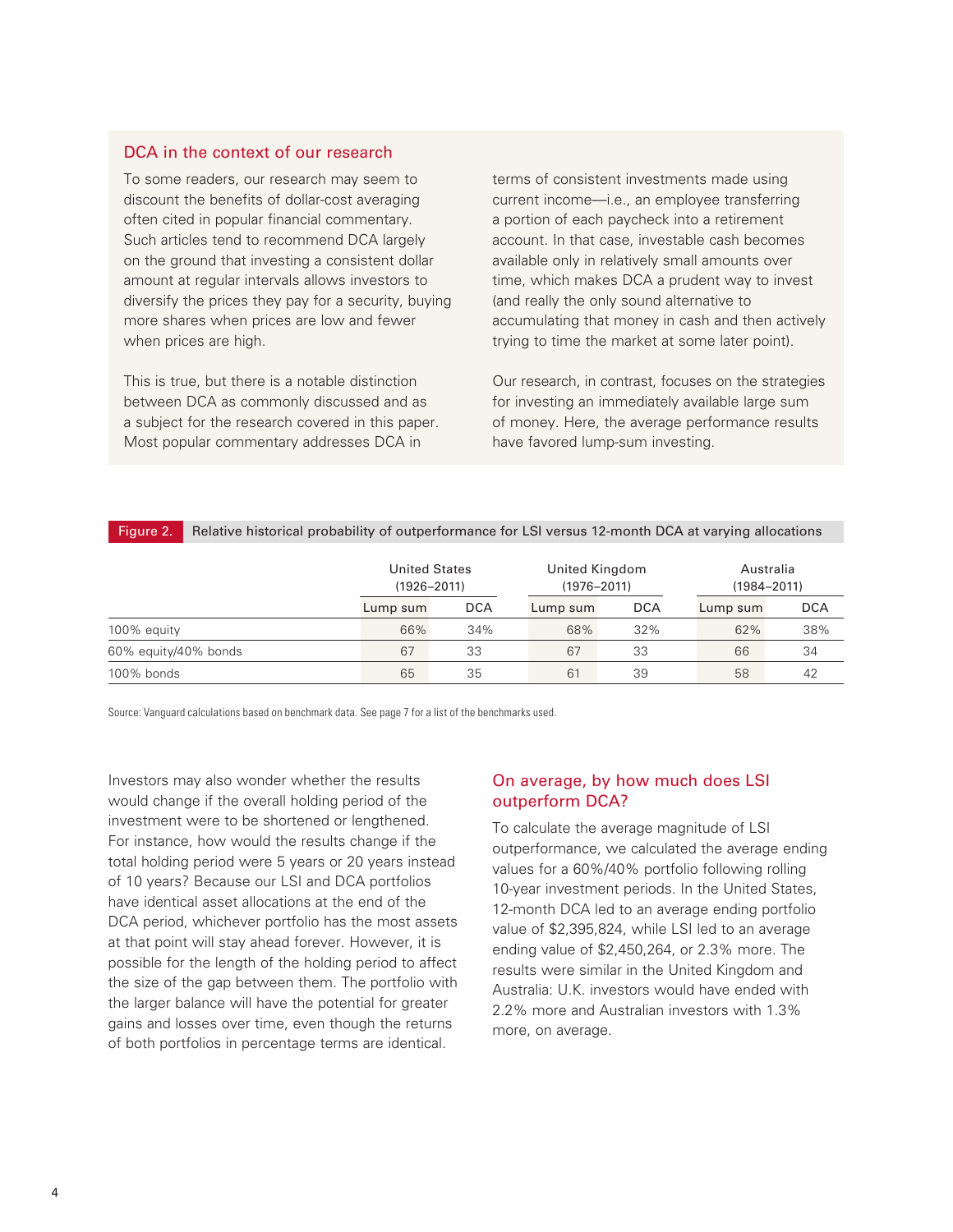#### Figure 3. Differences between LSI and 12-month DCA portfolio values after 10 years

The figures represent rankings of LSI balances subtracted from DCA balances. At the 5th-percentile level, for example, 5% of the resulting amounts were lower than the amount listed and 95% were higher.

|                 | <b>United States</b><br>$(1926 - 2011)$ | United Kingdom<br>$(1976 - 2011)$ | Australia<br>$(1984 - 2011)$ |
|-----------------|-----------------------------------------|-----------------------------------|------------------------------|
| 5th percentile  | $-US$203.776$                           | $-£302.385$                       | $-A$227,543$                 |
| 25th percentile | $-US$42,819$                            | $-E36,977$                        | $-A$37,329$                  |
| 50th percentile | US\$55,151                              | £64,904                           | A\$42,930                    |
| 75th percentile | US\$151,725                             | £174.865                          | A\$136,544                   |
| 95th percentile | US\$309,133                             | £441.492                          | A\$281,275                   |

Source: Vanguard calculations based on benchmark data. See page 7 for a list of the benchmarks used.

It is important to reiterate that these are average returns. Actual experience during any given period in the future may be much higher or lower, depending on market trends.

#### Measuring the dispersion of outcomes and risk-adjusted performance

Now that we have demonstrated the stronger returns and therefore higher portfolio values generated by an LSI strategy, it is important to look at its level of risk relative to DCA. To do this, we subtracted the ending portfolio values of an LSI strategy from the ending portfolio values of a 12-month DCA strategy (assuming 60%/40% ending allocations and 10-year holding periods for both strategies). We then ordered the results for each rolling 10-year period by percentile rank.

Figure 3 summarizes the 5th, 25th, 50th, 75th, and 95th percentiles of LSI performance relative to 12-month DCA. The 50th-percentile observation is positive (confirming LSI's average outperformance), but there is a fairly wide distribution of outcomes. Obviously, it is possible for either strategy to underperform the other over a given period—potentially by a significant amount.

Next, we turn our focus to risk-adjusted returns. An investor who implements a 12-month DCA strategy is essentially decreasing the overall risk of the portfolio via the higher allocation to cash during that period. Does the degree of risk reduction achieved come at the expense of an even greater decline in potential returns? To answer this question, we measured the Sharpe ratios<sup>1</sup> for one strategy versus the other across all possible 12-month DCA periods.

Despite its lower average ending portfolio values, a DCA strategy might be more favorable if the riskadjusted returns of a DCA portfolio during those first 12 months exceed the risk-adjusted returns of an LSI portfolio during that period. However, Figure 4, on page 6, shows that this is not the case. LSI has provided better returns *and* risk-adjusted returns, on average.

#### Risk of loss and emotional considerations

Even though LSI's average outperformance and risk-adjusted returns have been greater than those of DCA, risk-averse investors may be less concerned about averages than they are about worst-case scenarios, as well as the potential feelings of regret that would occur if a lump-sum investment were made immediately prior to a market decline. These

1 The Sharpe ratio measures an investment's excess returns per unit of risk and can be useful when comparing the performance of two portfolios with different asset allocations.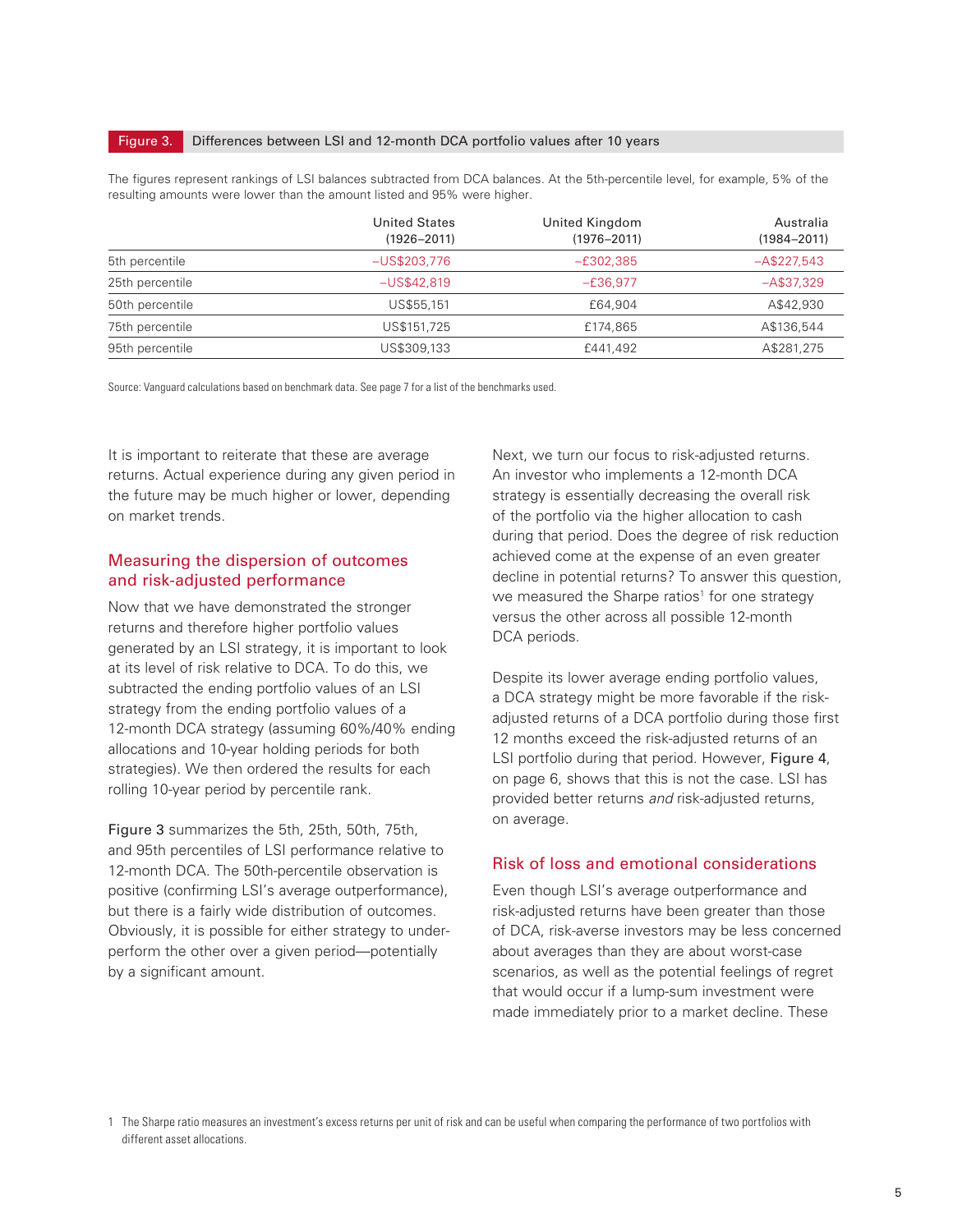#### Average annualized Sharpe ratios for LSI and 12-month DCA portfolios, measured over rolling 12-month periods in each market Figure 4.

|                      |          | <b>United States</b><br>$(1926 - 2011)$ |          | United Kingdom<br>$(1976 - 2011)$ |          | Australia<br>$(1984 - 2011)$ |  |
|----------------------|----------|-----------------------------------------|----------|-----------------------------------|----------|------------------------------|--|
|                      | Lump sum | <b>DCA</b>                              | Lump sum | <b>DCA</b>                        | Lump sum | <b>DCA</b>                   |  |
| 100% equity          | 0.77     | 0.68                                    | 0.63     | 0.60                              | 0.52     | 0.47                         |  |
| 60% equity/40% bonds | 0.81     | 0.72                                    | 0.62     | 0.59                              | 0.54     | 0.50                         |  |
| 100% bonds           | 0.80     | 0.72                                    | 0.36     | 0.33                              | 0.34     | 0.29                         |  |

Note: Sharpe ratios are calculated using local market returns and local rates on cash instruments.

$$
Shape\ ratio = \frac{12 * \frac{1}{n} \sum_{i=1}^{n} (R_i^p - R_i^{cash})}{\sqrt{12 * Var\left(R_i^p - R_i^{cash}\right)}}
$$

*<sup>R</sup> cash <sup>i</sup> = return of local cash rate for the ith month*  $R_i^p$  = return of portfolio with a specific stock/bond allocation for the i<sup>th</sup> month

Source: Vanguard calculations based on benchmark data. See page 7 for a list of the benchmarks used.

concerns are not unreasonable. We found that DCA performed better during market downturns, so DCA may be a logical alternative for investors who prefer some short-term downside protection.

Out of the 1,021 rolling 12-month investment periods we analyzed for the U.S. markets, LSI investors would have seen their portfolios decline in value during 229 periods (22.4%), while DCA investors would have seen such declines during only 180 periods (17.6%). Furthermore, the average loss during those 229 LSI periods was \$84,001, versus only \$56,947 in the 180 DCA periods. The allocation to cash during the DCA investment period decreases the risk level of the portfolio, helping to insulate it from a declining market.

It is essential to point out, however, that this temporarily cash-heavy asset allocation is much more conservative than the investor's true target allocation (the one that will exist after the DCA period) and that, while this short-term deviation from the target provides some relative protection from market downturns, it does so by sacrificing some potential for greater portfolio gains. As with any asset allocation decision, investors must determine for themselves whether or not reducing their portfolio risk in an attempt to avoid losses and regrets is worth reducing the potential for higher returns.

#### Conclusion

Clearly, if markets are trending upward, it's logical to implement a strategic asset allocation as soon as possible because it should offer a higher long-run expected return than cash.

Historically, a long-term upward trend has persisted for both equities and bonds, probably attributable to positive risk premia in the markets. In other words, positive returns have compensated investors for taking risks, hence the upward trend in those markets and the resulting probabilities of success for LSI. So, to the extent that an investor believes the positive risk premia are likely to exist in the future, LSI would remain the preferred method for investing an immediately available large sum of money. But if the investor is primarily concerned with reducing short-term downside risk and the potential for regret, then DCA may be a better alternative.

To be comfortable with either strategy, an investor must be fully aware of the fact that historical averages are only a guide—it is still possible for LSI or DCA to underperform or even lose money in any given period. If an investor is uncomfortable with the risks associated with a given market entry strategy, it may imply a low willingness to take risk in general, and if so, we recommend revisiting the target asset allocation to ensure that it appropriately addresses risk tolerance levels and investing goals.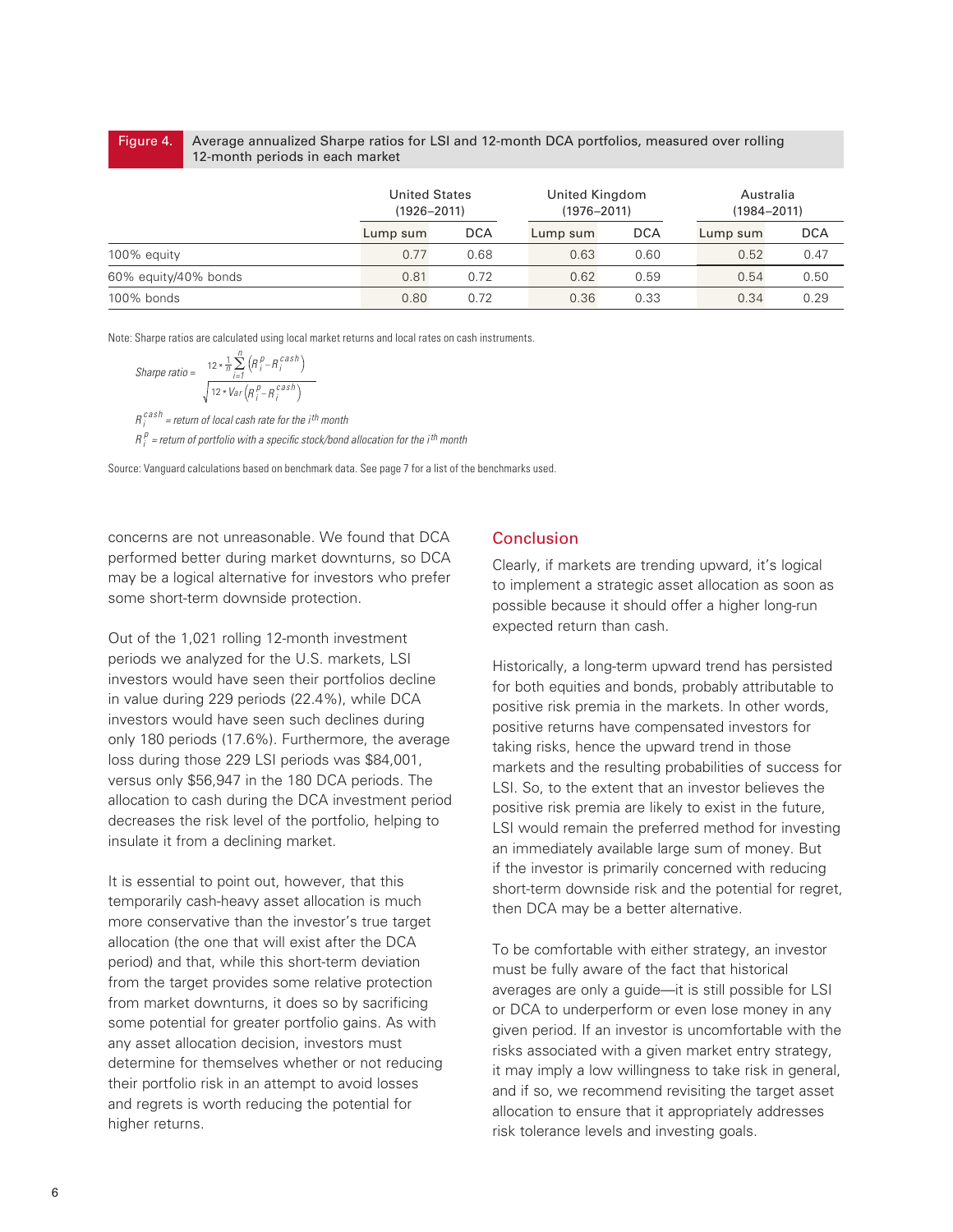#### References

Bennyhoff, Donald G., 2009. *Emotional Circuit Breakers: Equity Implementation Plans*. Research Note. Valley Forge, Pa.: The Vanguard Group.

Constantinides, George M., 1979. A Note on the Suboptimality of Dollar-Cost Averaging as an Investment Policy. *Journal of Financial and Quantitative Analysis* 14 (June): 443–50.

Gerstein Fisher & Associates, 2011. *Does Dollar Cost Averaging Make Sense For Investors? DCA's Benefits and Drawbacks Examined*. Available at gersteinfisher.com/research.

Malkiel, Burton G., 1973 (latest rev. 2003). *A Random Walk Down Wall Street*. New York: W.W. Norton & Co.

Rozeff, Michael S., 1994. Lump-Sum Investing Versus Dollar-Averaging. *Journal of Portfolio Management* (Winter): 45–50.

Williams, Richard E., and Peter W. Bacon, 1993. Lump Sum Beats Dollar-Cost Averaging. *Journal of Financial Planning* (April): 64–67.

#### A summary of our methodology and benchmarks

Investable assets to start: US\$1,000,000, £1,000,000, or A\$1,000,000.

LSI: The LSI assets are fully invested immediately into a stock/bond portfolio based on the local market. Our study encompassed portfolio allocations ranging from 100% stocks to 100% bonds.

DCA: The DCA assets, including any interest earned from the cash portfolio, are invested into the same allocation in equal monthly increments over a given period (which we call the "DCA period"). DCA assets not yet invested are assumed to be held in cash instruments. We studied outcomes for DCA periods of 6, 12, 18, 24, 30, and 36 months.

Holding period: Both portfolios are held for 10 years. We compared outcomes for rolling 10-year periods over the full span of data available in each market.

Calculations: Both portfolios are rebalanced monthly to the target allocation. Portfolio returns are based on monthly index data. Transaction costs are not considered.

Market benchmarks used: The study periods for each market were determined by the availability of reliable and consistent index data. In each country, we selected the indexes deemed to best represent the relevant market, given the available choices.

United States. *Equities*: Standard & Poor's 90 (January 1926–February 1957), S&P 500 Index (March 1957–December 1974), Wilshire 5000 Index (January 1975–April 2005), MSCI US Broad Market Index (May 2005–December 2011). *Bonds*: S&P High Grade Corporate Index (January 1926– December 1968), Citigroup High Grade Index (January 1969–December 1972), Lehman Brothers U.S. Long Credit Aa Index (January 1973– December 1975), Barclays Capital U.S. Aggregate Bond Index (January 1976–December 2011). *Cash*: Ibbotson U.S. 30-Day Treasury Bill Index (January 1926–December 1977), Citigroup 3-Month U.S. Treasury Bill Index (January 1978– December 2011).

United Kingdom. *Equities:* MSCI UK Total Return Index (pounds) (February 1976–December 1985), FTSE All Share Total Return Index (pounds) (January 1986–December 2011). *Bonds*: FTSE British Government Fixed All Total Return Index (pounds) (February 1976–December 1998), Barclays Capital Sterling Hedged Index (January 1999–December 2011). *Cash*: Inferred from UK Interbank 1 Month–LIBOR (February 1976–January 1998), Citigroup World Money Market Index (February 1998–December 2011).

Australia. *Equities:* S&P/ASX 300 Accumulation Index (January 1984–December 2011). *Bonds*: UBS Australian Composite Bond Index (January 1984– December 2011). *Cash*: Australian Dealer Bill 90 Day Total Return Index (January 1984–August 1998), UBS Bank Bill Index (September 1998–December 2011).